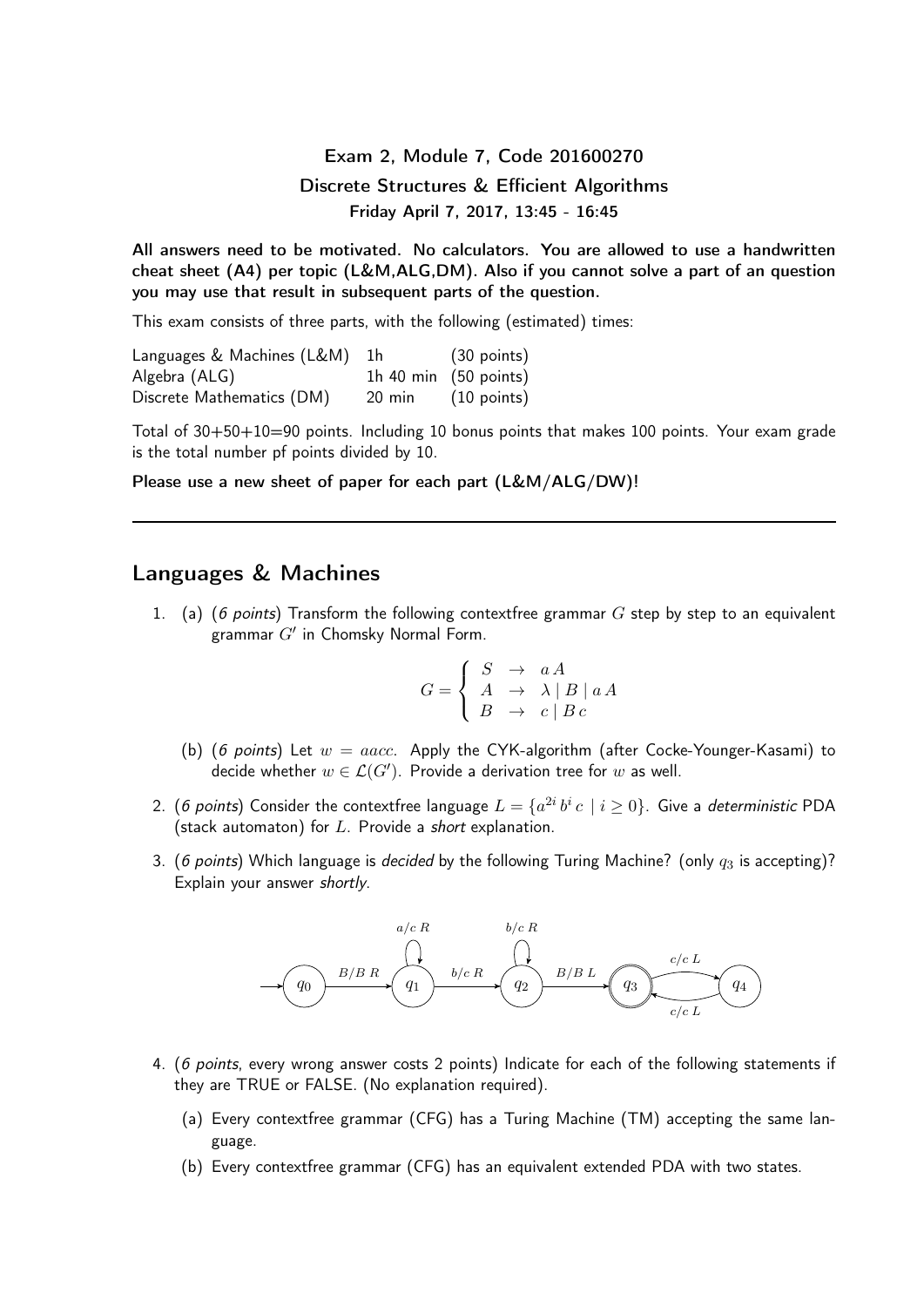- (c) The class of contextfree languages is closed under complement.
- (d) The class of contextfree languages is closed under union.
- (e) To every PDA there exists a equivalent deterministic PDA.
- (f) To every TM there exists an equivalent deterministic TM.
- (g) The language of (encoded) terminating Turing Machines is not recursief, but it is recursive enumerable.
- (h) Given a grammar G in Chomsky Normal Formal Form and a word  $w$ , one can decide in polynomial time whether  $w \in \mathcal{L}(G)$ .

## Algebra

Do not spend too much time on the individual parts. If you cannot solve a part, you may still use the result of that part for the subsequent part(s).

5. Let  $G$  be the set of matrices given by:

$$
G = \{ \begin{bmatrix} \alpha & \beta \\ 2\beta & \alpha \end{bmatrix} \mid \alpha, \beta \in \mathbb{Z}_3 \ \alpha^2 + \beta^2 \neq 0 \}.
$$

On G we consider the operation matrix multiplication.

- (a) Show that  $G$  with matrix multiplication forms a group.
- (b) Let  $\mathbb{F} = \mathbb{Z}_3[x]/\langle x^2 + 1 \rangle$ . Show that  $\phi : G \to \mathbb{F}\backslash\{0\}$  defined by

$$
\phi\left(\begin{bmatrix} \alpha & \beta \\ 2\beta & \alpha \end{bmatrix}\right) = \alpha + \beta x + \langle x^2 + 1 \rangle
$$

is a group isomorphism from  $G$  to the multiplicative group of the field  $\mathbb{F}$ .

6. Given the permutations:

 $\alpha = \begin{bmatrix} 1 & 2 & 3 & 4 & 5 & 6 & 7 & 8 \ 2 & 3 & 4 & 5 & 1 & 7 & 8 & 6 \end{bmatrix}$   $\beta = \begin{bmatrix} 1 & 2 & 3 & 4 & 5 & 6 & 7 & 8 \ 1 & 3 & 8 & 7 & 6 & 5 & 2 & 4 \end{bmatrix}$ 

Write  $\alpha$ ,  $\beta$  and  $\beta\alpha$  as:

- (a) Product of disjoint cycles.
- (b) Product of 2-cycles.
- (c) Determine the order of  $\alpha$ .